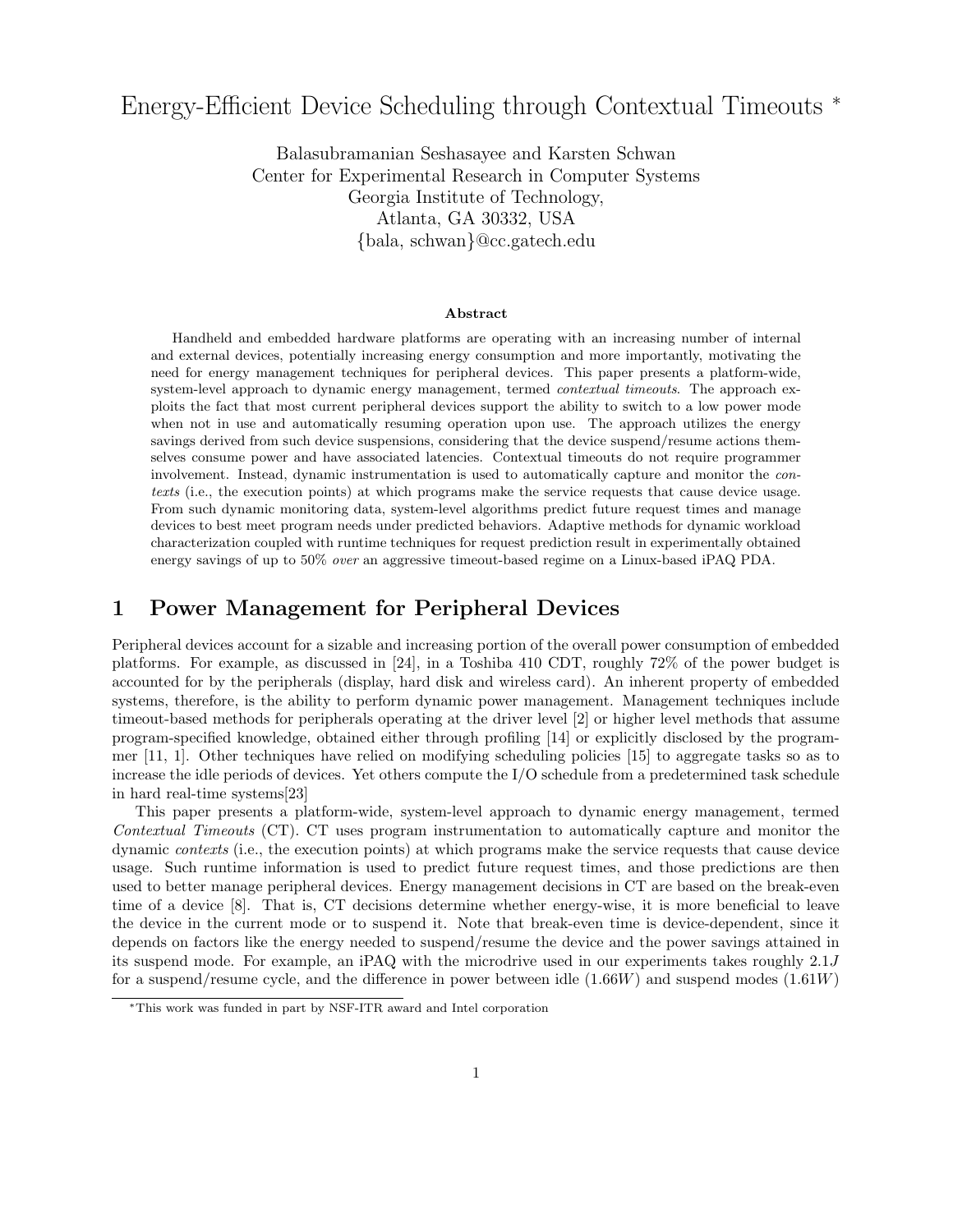is about 0.05W. The total time duration for a suspend/resume cycle is about 1s. This translates to a break-even time of  $\frac{2.1J-1.66W\cdot 1s}{0.05W}$ , or roughly 9 seconds.

The CT approach to reducing the power consumption of peripheral devices (1) utilizes the energy savings derived from driver-level device suspensions, assuming that devices expose their different power modes to higher system levels, it (2) takes into account that device suspend/resume actions themselves consume power and have associated latencies, and it (3) operates without program involvement or higher level specifications about anticipated program behavior. In this paper, we demonstrate the efficacy of CT on a Linux-based iPAQ PDA, showing energy savings of up to 50% over an aggressive timeout-based regime. In future work, CT will be used in conjunction with power management methods for the processor cores of embedded platforms [12, 26], but we have not yet investigated the joint effects of processor and CT-based peripheral management. CT can also be used to improve the efficacy of purely system-level techniques for reducing the power consumption of peripheral devices, like the device windows developed in our own earlier research [15].

The remainder of this paper first describes the notion of contextual timeouts, followed by an explanation of their implementation for a Linux-based iPAQ handheld platform. A comparison to related work (Sec. 6) demonstrates the novel nature of the approach. Representative applications and an adaptive method for classifying their workload behavior are discussed in Sec. 4. Microbenchmarks and evaluations with these workloads are described in Sec. 5. Conclusions and a description of future work appear in Sec. 7.

### 2 Contextual Timeouts

#### 2.1 Basic Concept

Timeouts are the common way of managing the power consumption of peripherals. Commonly realized in the device driver, this technique operates under the assumption that when none of the processes require the use of a device for some period of time, it is likely that none of them will need to use it in the near future (i.e., temporal persistence). Unfortunately, timeouts operate without contextual information about current process behaviors. This causes violations of the temporal persistence assumption, with the result that timeouts may be ineffective, and in some cases, even deletirious to platform energy consumption (particularly when using aggressive management techniques).

The core idea behind contextual timeouts (CT) is to timeout and suspend devices based on the current contexts of the executing user-level processes. For the purposes of this paper, a context is simply defined as a specific point in a program that may generate a system call. The following code snippet illustrates the idea (the contexts are marked with comments) for the read and fread calls in an application program. The read system call clearly constitutes a program context. fread is labelled as a second context since it 'may' translate to a read call.

```
...
do {
  i = read(fd, but, count); /* Context 1 */
  count += 10;
  fread(buf, count, 1, fp); /* Context 2*/} while(...);
...
```
This simple example establishes two important properties of the contexts used in CT: (1) a program context simply establishes that a system call is possible at some execution point in the program, and (2) except for synchronous system calls and device accesses, context execution does not deterministically imply device access. Nonetheless, as shown later, even for (2), it is possible to invoke device power mode management with contexts, involving a timeout decision at each context after computing the expected next use of the device.

Contextual timeouts have an inherent advantage over conventional timeouts in that, if device idle periods are known to be very long, the device will be suspended immediately rather than having to wait for its assigned timeout duration. Moreover, when the device's idle period is only slightly larger than its timeout value, the use of conventional timeouts could cause negative energy savings. This happens when the time spent in low power mode is less than the device's break-even time. This is explained by the following analysis.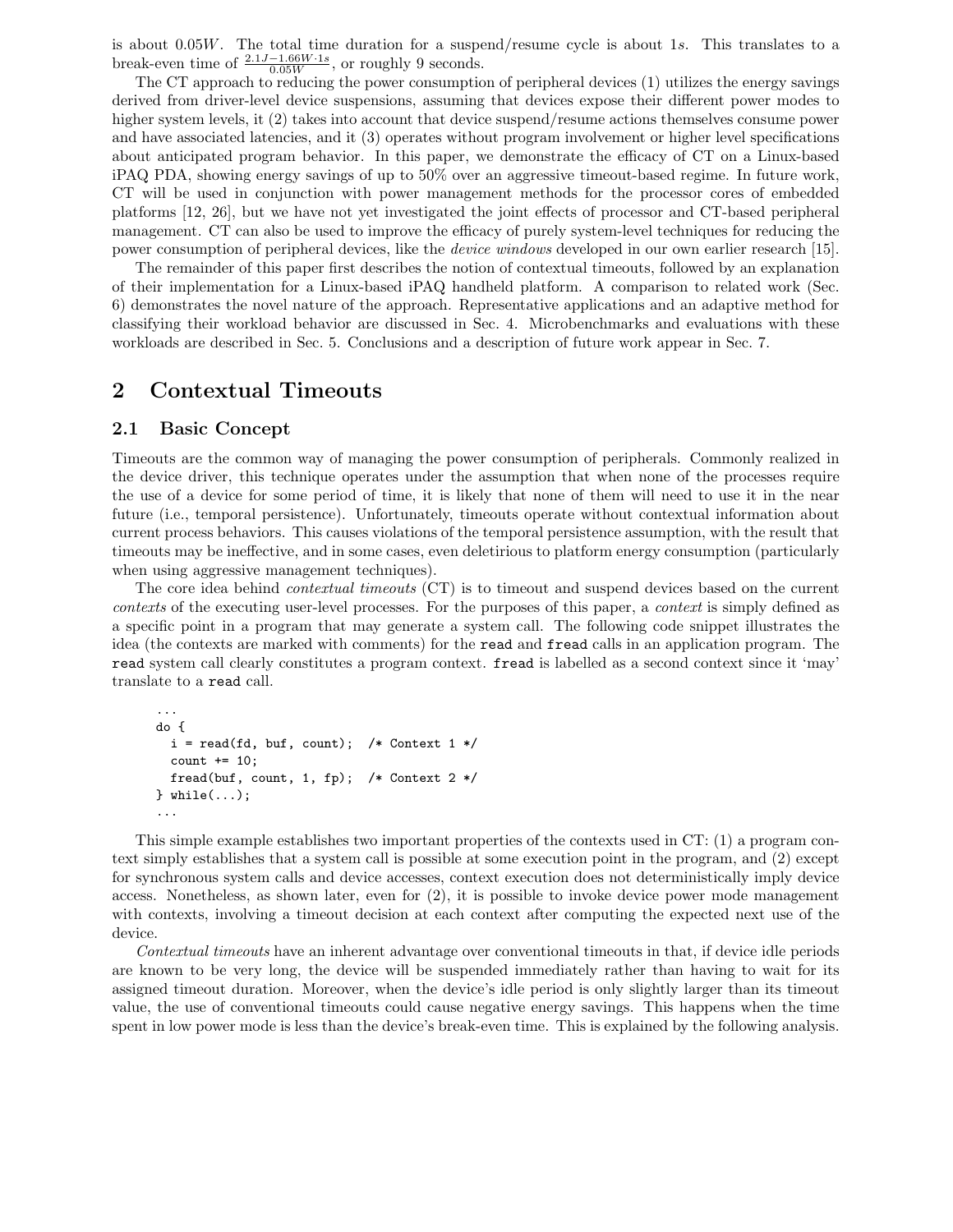

Figure 1: A Comparison of Various Approaches

Figure 1 shows an example of a process that ceases to use a device at time  $T_0$ , and resumes its use at time  $T_2$ . With a conventional timeout policy, the device will stay on till the timeout expires (say at  $T_1$ ), at which point it will be put in the low power mode. Once the process issues a service request to the device, though, it takes some time for the device to be "woken" up, and this introduces a latency  $(T_3 - T_2)$ . This latency also exists with CTs, but the idle time is much larger since CT doesn't wait before switching the device to a low power mode (if the estimated idle time is expected to exceed the break-even time, the device is suspended immediately). The device energy savings from CTs is thus more than that of timeouts by  $P \cdot (T_1 - T_0)$ , where P is the device power drawn under normal mode in excess of that under the low power mode. Additionally, when the break-even time is larger than  $T_3 - T_1$ , negative energy savings will be observed from timeouts. If the break-even time happens to be even more than  $T_2 - T_0$ , CTs will not even suspend the device with a correct prediction. The extra latency incurred with CTs can be avoided by resuming the device to normal mode ahead of its use, taking the resume latency into account. This scenario is illustrated last in the figure, where the device idle time is reduced, but the latency is avoided.

The remainder of this section explains the three basic elements of the CT implementation, which are (1) obtaining and representing the contexts of the executing processes, (2) monitoring device usage under the obtained execution contexts, to enable predictions of future usage, and (3) using the predictions to decide whether devices need to be suspended. Explanations initially assume synchronous (blocking) system calls and device accesses and are then refined to take into account asynchronicities. These elements are depicted in Fig. 2, where contexts are shown as small shaded boxes in executing processes, context representations and monitoring information are stored in a system-level context cache, and decision methods are realized for each device for which context information is maintained.

#### 2.2 Obtaining the Context

The current context of a process is determined by the current point in the program being executed. Since we are interested only in the devices used by a process and since device accesses are mediated by the operating system through system calls, we determine processes' contexts by monitoring their system calls. We have implemented two different approaches, both of which are described below.

In the first approach, annotations inserted into programs are used to identify contexts, and the source code of the program is run through an annotator before it is compiled. Annotations surround both system calls and standard library functions that invoke system calls like fread()<sup>1</sup>. Each annotation carries two identifiers - a unique integer that identifies the annotation and one that identifies the device associated with its target system call. For example, as shown in the code snippet below, a send() call is associated with the network device and the annotations are inserted surrounding it.

<sup>&</sup>lt;sup>1</sup>In the remainder of the paper, we use the term system call to refer to all such cases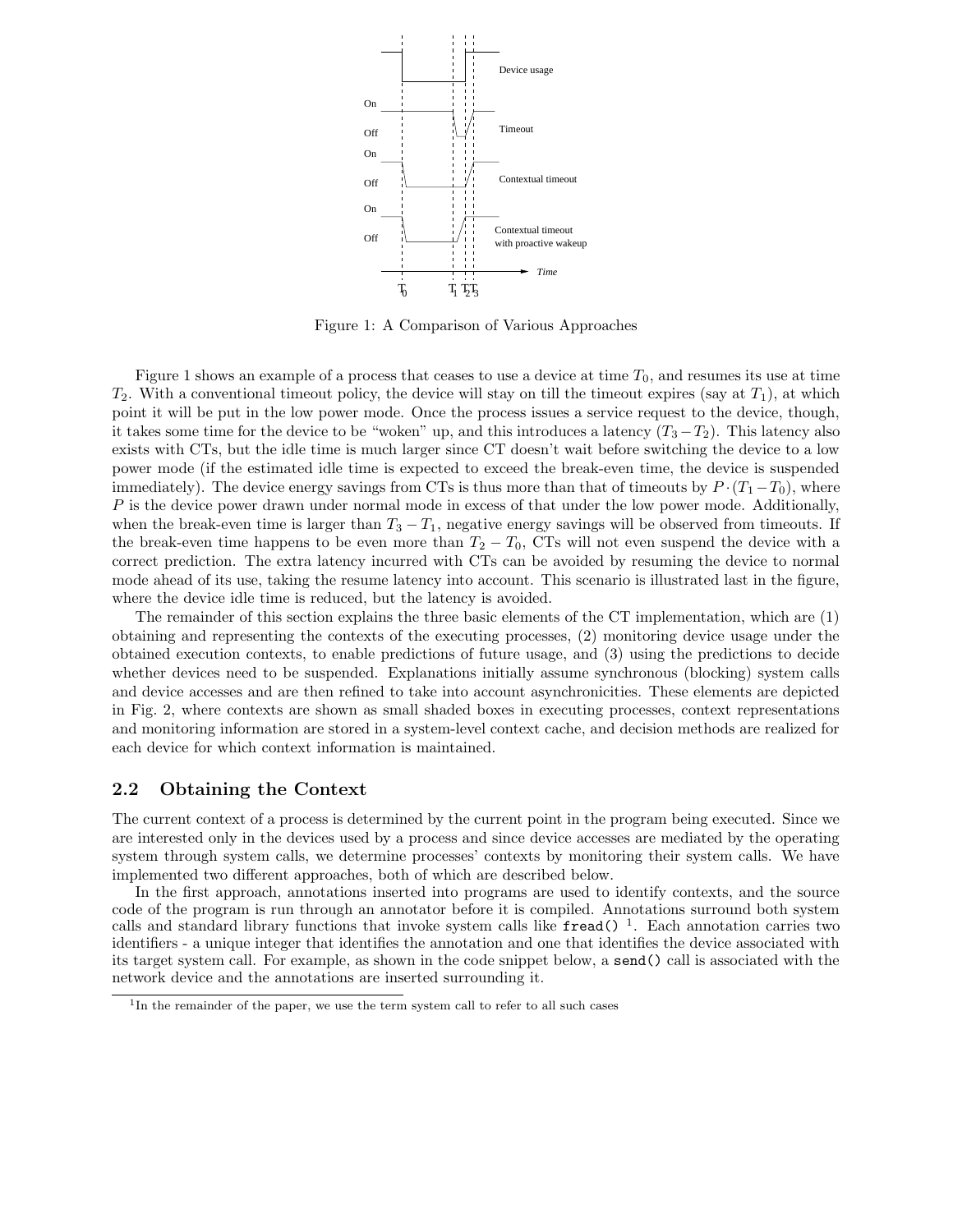

Figure 2: Contextual Timeouts - Basic Architecture

... annotation(23, NET\_DEVICE); send(sockfd, buf, buflen, 0); annotation(24, NET\_DEVICE); ...

This implementation realizes annotations via additional 'annotation' system calls, used to convey the unique context identifier and the associated device, to the operating system kernel. Since the annotations are inserted automatically at compile time, programmer intervention is unnecessary, but the approach requires both source code availability and the recompilation of application programs.

The second approach eliminates the need for program sources, program recompilation, and additional system calls, by identifying contexts from 'within' system calls. This involves 'wrapping' system calls in the kernel with annotation functionality that performs the following actions: (1) it finds the calling process' call stack from the current stack pointer, (2) it computes the unique context identifier for each context by summing all current call stack return addresses. As with the first implementation, this approach does not involve programmer or user intervention. In addition, the context obtained is more accurate. Specifically, with annotation-based approach, two different points in the program may be identified as the same context depending on how the annotated function is called. For example, consider the case when all read() calls in a program are made through a wrapper function, as shown below:

```
int myread(int fd, char *buf, int size)
       {
         ...
         annotation(15, DISK_DEVICE);
         retval = read(fd, but, count);annotation(16, DISK_DEVICE);
         ...
       }
void func1 (void) void func2 (void)
\{... ...
  x = myread(fd, buf, cnt); y = myread(fd, buffer, count);
  ... ...
} }
```
The annotations are now inserted inside the wrapper function. The actual context of the call is now lost, since two distinct locations that call this wrapper function (at func1 and func2) appear as the same context in the kernel, with the annotation-based approach. With stack-based approach, the two contexts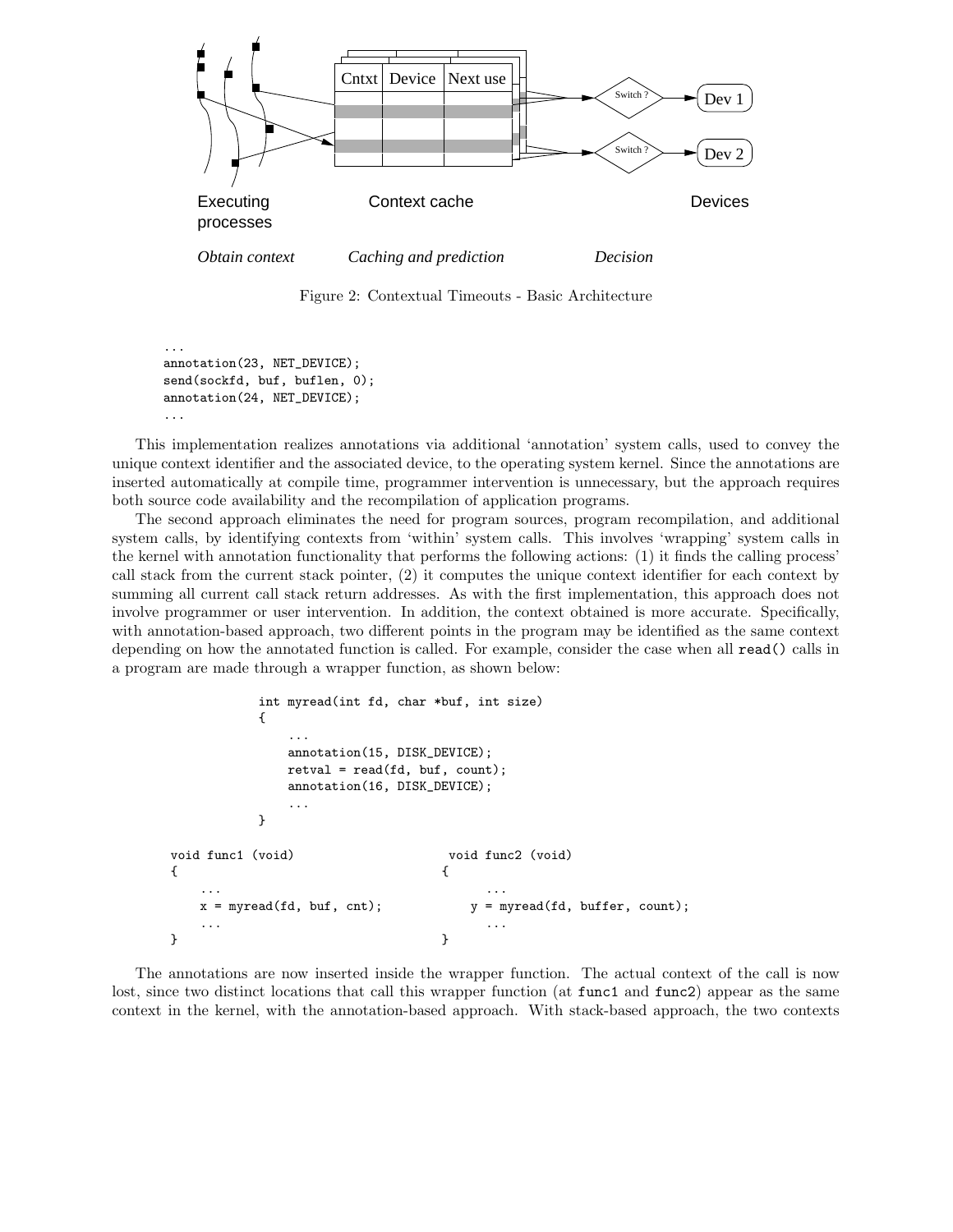get distinct context identifiers due to differences in the call stack. But the call stack approach requires that all device-related system calls be wrapped, resulting in additional changes to the kernel.

This paper uses the annotation-based approach for most of the experimental results shown in Sec. 5. Feasibility of the call stack-based approach and the performance differences inherent in the two approaches are evaluated with a realization of the call stack-based approach for the connect system call.

#### 2.3 Prediction

Prediction is based on dividing each process context into an 'entering' and a 'leaving' context, corresponding to the beginning and the end of the associated system call. With the annotation-based approach, this simply implies inserting annotations before and after the system call. With the stack-based approach, the same effect is achieved by setting an extra flag when the system call is entered and resetting it just before the system call returns. The entering and leaving contexts demarcate the period during which the device would be needed. Note that this is violated by non-blocking calls and when system calls are buffered, as discussed in further detail in Sec. 2.5.

The goal of the prediction module is to determine, at each context, when the associated device will be used next, based on the information maintained for that context. Given some leaving context, the time duration for the next entering context for the system call associated with the same device is the device's expected time of next use. For simplicity, entering and leaving contexts are treated in the same fashion, where for an entering context, the time to next device usage degenerates to zero (i.e, the entering context itself signifies device use).

The core data structure used by the prediction module is the context cache. The context cache is a perprocess, per-device cache used to cache the contexts encountered in the executing process. It is implemented as a direct-mapped cache, indexed by a hash-value of the context identifier. Each cache entry contains, apart from the context identifier, the running estimate of the expected duration till the next access of the device  $(T_{next\ use})$ , and the recent measurement of this quantity  $(T_{measured})$ .

The algorithm used for prediction is illustrated by the flowchart in Fig. 3. It proceeds in three steps. First, the cache entry corresponding to the current context identifier is created, if it doesn't already exist. Next, the value of  $T_{measured}$  is calculated as follows:

A leaving context sets  $T_{measured} = \text{jiffies}$ 

An entering context sets it to  $T_{measured} =$  jiffies- $T_{measured}$ 

thus storing the time elapsed between a leaving context and the next entering context. Finally, during a leaving context,  $T_{next\ use}$  is updated based on the recent estimate  $(T_{measured})$ , using exponentially weighted moving average (EWMA)–i.e.,  $T_{next use} = \alpha \cdot T_{next use} + (1 - \alpha) \cdot T_{measured}$ . Of course, for an entering context,  $T_{next use} = 0$ . EWMA is chosen over other time series estimators like ARIMA for the flexibility and the low overhead it provides. Note that the same approach is used in [8] to estimate idle periods. In our implementation, we use an  $\alpha$  value of 0.5, but this can be changed to lower or higher values for faster or slower responses to changes. The value of  $T_{next use}$  is now used as the idle period estimate in the decision module.

#### 2.4 Decision

The decision module runs when the execution of an entering/leaving context has updated the context cache. The decision module determines whether any of the devices should be suspended. The algorithm used is straightforward. In each leaving context, for each device not already in low power mode, if  $T'_{next use}$  $T_{break-even}$ , the device is immediately suspended, otherwise no action is taken. The only quantity needed for the decision, therefore, is  $T'_{next use}$ . This is computed from the  $T_{next use}$  values of all the processes, adjusted for the time elapsed from their respective contexts, to find the time period left for the earliest access of the device by any process. Also, in each entering context, if the device is in low power mode, it is switched back to normal mode. The effects of these actions are simply that (1) in leaving contexts, a device is turned off when such a decision is deemed beneficial, and (2) in entering contexts, a device is turned on as soon as possible, even before the system actually accesses the device. A predictive method[8] can be used to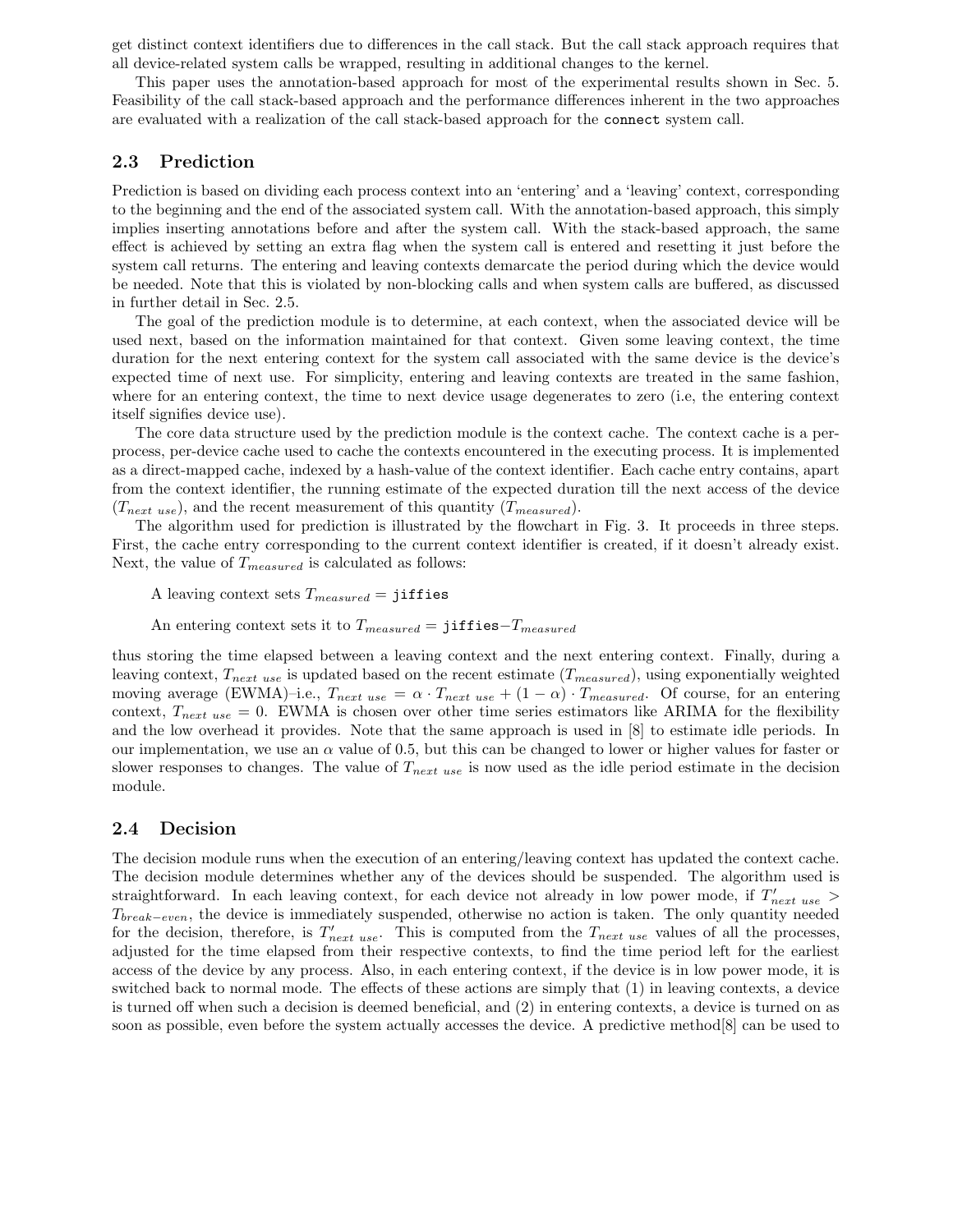

Figure 3: Flowchart Describing the Prediction Procedure

resume a device from suspended state after a time period  $T_{next use}$ , making the "wakeup" decision similar to the timeout one, but since this value is largely dependent on the accuracy of the EWMA model, this was found to be effective only for periodic workloads (discussed in Sec. 4).

### 2.5 Asynchronous and Buffered Device Accesses

So far we have discussed our technique assuming the ideal case where each device-related system call results in an access to the device and the period of access is limited to within the period of the call. This holds for calls like blocking recv, for example. However, it is not true in many other cases, including for non-blocking calls like send where the call may immediately return before the device finishes servicing the request, or due to buffering, commonly encountered in file system calls.

Non-blocking calls are handled using timers. For each non-blocking call, a timer is created as the system call returns. The handler for this timer checks to see if the device is done servicing the request, through polling. If the next system call that makes use of the same device is called by the process, the timer is reset and the estimated  $T_{next use}$  value is set to zero (since the device doesn't get a chance to become idle). Otherwise, we mark an extra field in the cache entry to indicate that the start time is the moment when the device completes the request rather than when the system call returns. Similarly, the decision module is invoked not in the leaving context when the system call returns, but in the timer handler, when the device is known to be done servicing the request. The polling interval is currently chosen to be one second, which is sufficiently large to allow non-blocking operations to finish up their requests in most cases, and cause low performance overheads, yet small enough to not ignore any device idle times. This has been implemented in Linux using the kernel timers. Non-blocking calls are marked so by the annotator by setting an extra field (not shown in previous annotation examples).

Buffering is common in file system calls like read, where each system call need not cause a device access. We account for these cases by maintaining additional fields in the cached entities, termed current misses and expected misses. The first quantity tracks the number of misses since the last hit (by hit, we mean a system call that leads to a device access), and is used as a measure of the frequency of the device accesses. The second quantity, expected misses, is used as the running estimate for this quantity. It is replaced by the previous quantity during every device access. Long-running processes that make repeated accesses with some regularity have a constant expected misses value. For instance, a sequential read of a file will cause the buffer cache to fetch the file contents in chunks, and if a constant amount of data is read in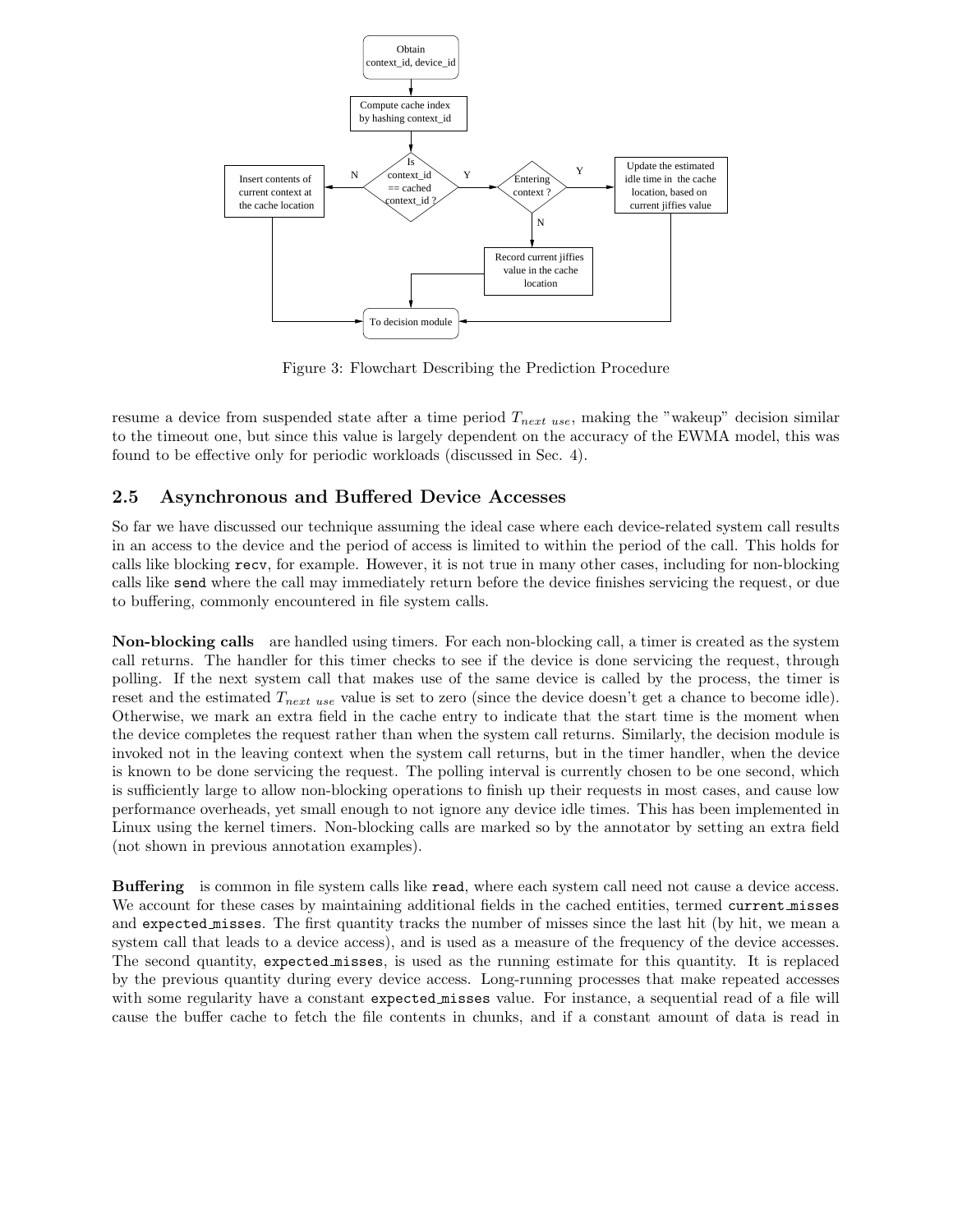during every read() call (which is typically the case), it leads to a constant current misses. Based on this quantity, a fairly reliable value of  $T_{next use}$  can be obtained using the equation  $T_{next use} = (expected\_misses$ - current misses)  $\cdot$   $T_{next \ use}/{\text{expected}$  misses (i.e., the fraction of  $T_{next \ use}$  that is remaining, before encountering a hit). Note that this mechanism cannot be used for write related calls, since write-related device accesses occur outside such system calls, due to *bdflush* and *kupdated* daemons, depending on the number of dirty buffers in the buffer cache. Device writes are not synchronized with system calls and hence, are treated as events "outside" our control. We minimize the impact of such events by adjusting the bdflush parameters and the kupdated interval to minimize write frequency. These parameters are modified to reflect the aggressiveness of the power management scheme (which in turn is decided by the time-out values). Alternatively, all write calls to a device can be batched together, as proposed in [19].

## 3 Implementation

Contextual timeouts have been implemented in the Linux kernel 2.4.19, patched with rmk6 and pxa13. The changes to the kernel involve addition of the annotation() system call, which implements the context cache, prediction and decision modules, and support for non-blocking and buffered calls. In addition, the implementation of the buffer cache and the network stack are modified to update the context cache when device accesses complete. Currently, only PCMCIA devices are supported, and pcmcia suspend() and pcmcia resume() are used to switch between the device power modes.

The annotator is a Perl script that operates on C source code to detect the device-related system calls and add the annotations. It also tracks file descriptors to identify the device used. It uses a database (currently 23 entries) containing system call–device relationships, and the attributes of the system call (blocking/nonblocking), to add the appropriate annotations. The call stack approach is implemented on a single system call (connect), determining the context before and after the system call, to demonstrate its feasibility. A full blown stack based implementation will have all device-related system calls modified this way.

## 4 Workloads and Applications

The CT approach targets applications running on battery-powered devices like handheld PDAs or cellphones. Consequently, the application benchmarks chosen to evaluate the approach emulate the typical usage of such devices:

- Web browser we use a simple *wget*-based WWW browser. The browser makes HTTP requests for HTML and GIF files (less than 20KB), and caches the response pages on the device's hard disk. User traces from [6] are used to drive the requests. As one would expect, the behavior of this application is bursty in nature. Inter-access times vary between 1 second to over two minutes.
- MP3 player a streaming MP3 player using the *mpglib* library is used to play an MP3 file (128kbps, 44kHz stereo) over HTTP. This application uses only the network device, and it exhibits strongly periodic behavior.
- JPEG viewer an application making use of *libjpeg*, which reads a few JPEG files (640x480, about 350KB each) from the disk and decodes them. This has the same behavior as the slideshow program commonly found in cellphones and PDAs. The application spends most of its computing time on the decoding portion of the program. We assume the user input to be Poisson-distributed [18].
- Scanner this application emulates the behavior of scanning devices (e.g., bar code readers) relevant in the handheld application domain. In our case, the data read is transferred to a remote server over the network. Again, user input is Poisson-distributed ( $\lambda = 10$ , each data is 100 chars long, 128KB buffer). However, since buffering is commonly used in such applications, this leads to a smoother, less bursty resource usage pattern.

The applications' resource usages are as outlined in Table 4.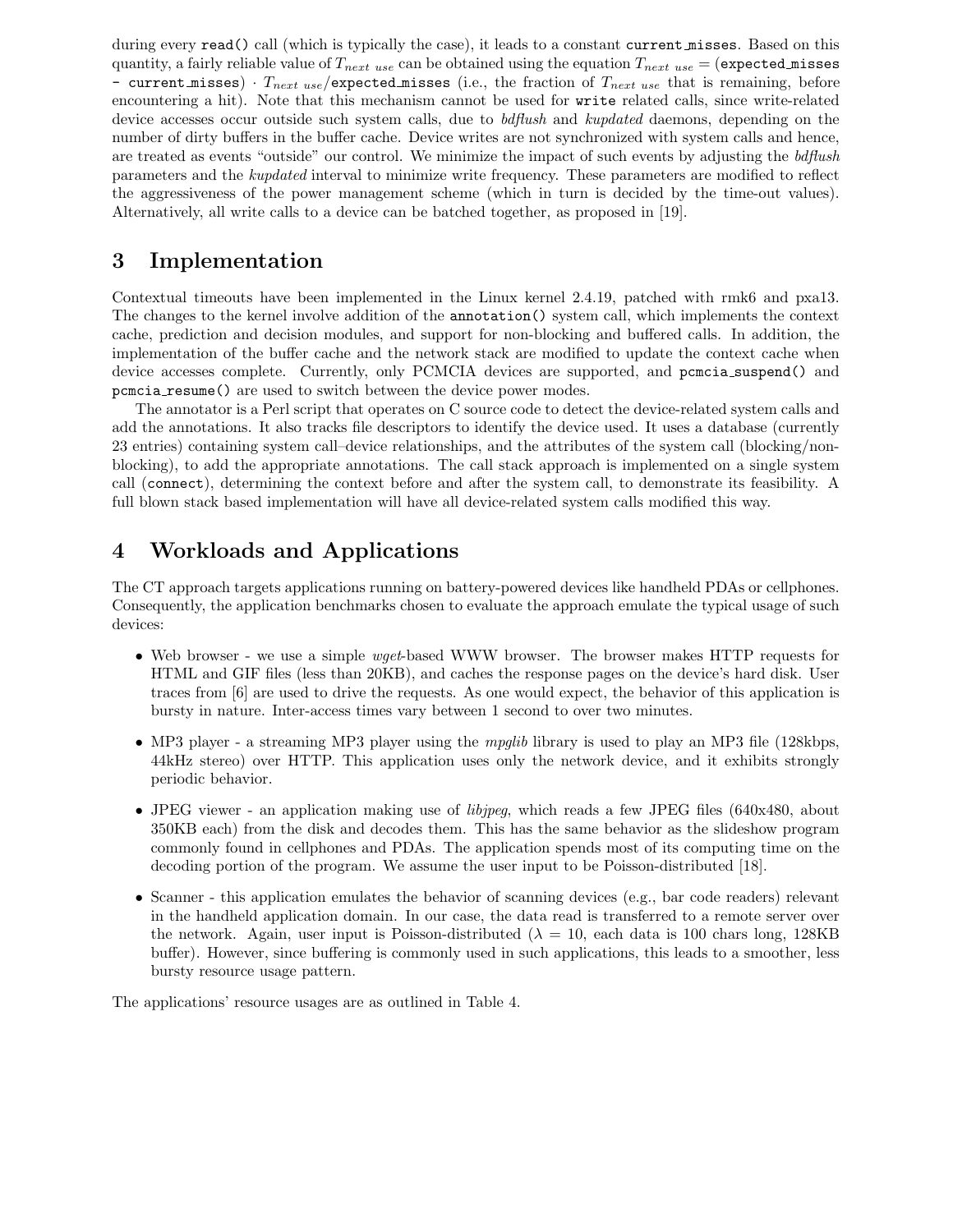| Application | Disk device |       | Network device |      |
|-------------|-------------|-------|----------------|------|
|             | Read        | Write | Send           | Recy |
| WWW Browser | Minimal     | Yes   | Minimal        | Yes  |
| MP3 Player  | No          | No    | Minimal        | Yes  |
| JPEG viewer | Yes         | No    | No             | No   |
| Scanner     | No          | No    | Yes            | No   |

Table 1: Applications - Resource Requirements

| Workload             | Description                                   | Example             |
|----------------------|-----------------------------------------------|---------------------|
| Periodic             | periodic use of a resource (ideal case)       | streaming audio     |
| Bursty               | resource used extensively for a brief period, | web browsing        |
|                      | followed by long periods of inactivity        |                     |
| Periodic with jitter | more practical scenario of periodic work-     | streaming audio un- |
|                      | load                                          | der network load    |
| Random               | usage pattern is random                       |                     |
| Random with<br>large | same as above but idle periods are large      |                     |
| idle periods         |                                               |                     |

Table 2: Description of Workloads

To understand the effectiveness of contextual timeouts and compare it with other techniques, it is important to determine the kinds of workloads that are suitable/unsuitable for the different techniques, based on their usage patterns. Consider the simplest case of a single process workload and a single device. Ignoring the cases when the device is always/never used, workloads can be classified into periodic and aperiodic ones, based on their usage patterns. Periodic workloads issue device requests at fixed time periods. Soft real-time applications fall under this category. So do multimedia applications since they typically operate on large data in fixed chunks. Aperiodic workloads can be bursty or random. The former typically occurs when there is user input involved – for example, a mail client is used to send/check mails with periods of inactivity inbetween when the mails are read/organized. The latter is used to model the worst case scenario when idle times cannot be predicted.

Table 2 summarizes the different workloads described above and their characteristics.

Based on this, we classify the above workloads into regular and irregular ones, with the expectation that regular workloads are largely more predictable in terms of their device usage behavior. Periodic workloads naturally fall into the regular workloads category, and so do periodic workloads under jitter. Even among aperiodic workloads, some workloads can fall into the regular category. For instance, if the device access is random but the time intervals between the device accesses are large – more specifically, greater than the break-even time, again, our prediction will determine that the expected idle period is large enough to warrant a power mode switch, however inaccurate the prediction value itself might be. Similarly random accesses whose intervals are consistently below the break-even time can also be classified with regular workloads, since the prediction determines that no power mode switches are possible. Irregular workloads are those whose idle periods vary between values less than and more than the break-even time period.

Adapting to irregular workloads While significant energy savings can be attained from our technique on regular workloads (due to better prediction), the same cannot be said about irregular ones. This is typified by a workload with bursty accesses between long idle periods. In this case, the EWMA based prediction algorithm fails to track the idle periods accurately [29]. Conventional timeouts, however, prove to be very effective in this case, since they can selectively timeout during idle periods and 'stay on' during bursty periods. For this purpose, we adopt an adaptive scheme. The scheme optimistically assumes workloads to be regular and therefore, uses the contextual timeouts. At the same time, a low overhead mechanism is used to track the regularity of the current workload. If found to be irregular, we switch to conventional timeouts. We switch back to contextual timeouts whenever the workload again becomes regular. Regularity is tracked using a 32-bit field irregular bitvector in the cache entry. This field is initially set to zero,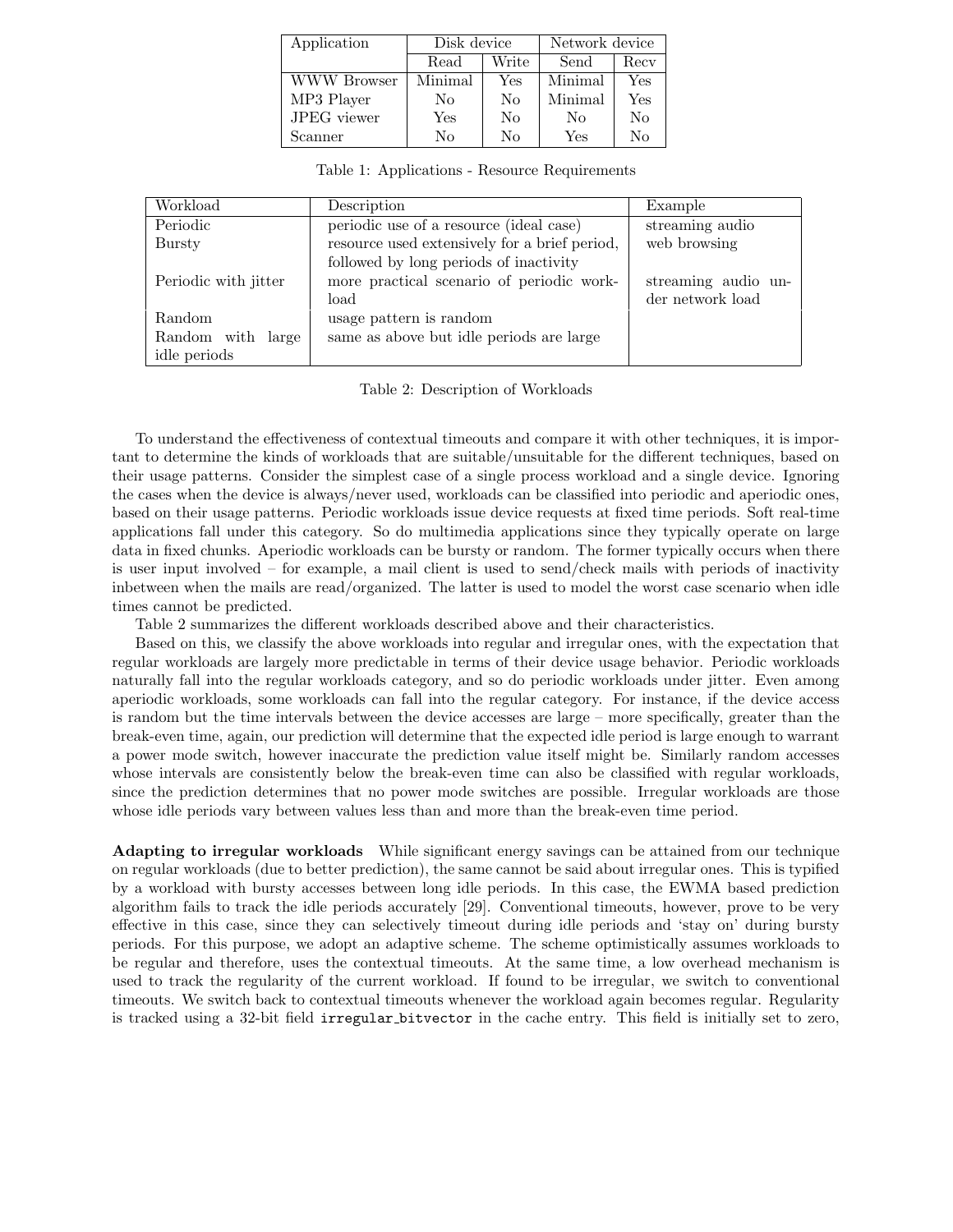and its most significant bit is set to 1 whenever the  $T_{next use}$  field is found to switch from a value greater than the break-even time to one less than that or vice versa. Also, this field is shifted right by one bit during every encountered execution context, thus exponentially decaying over time. Therefore, the value of irregular bitvector serves as an estimate of the current workload's degree of irregularity (a higher numerical value indicates greater recent irregularity). This value is compared to a threshold to determine if the workload is sufficiently regular, and consequently, whether contextual or conventional timeouts should be used. The threshold value, again, could be chosen to reflect the desired level of aggressiveness.

## 5 Experimental Evaluation

Experiments are run on the modified Linux 2.4.19 kernel, on an iPAQ h3800 with a sleeve. Energy measurements are carried out by measuring the voltage and the current drawn by the iPAQ, using an ADC-212 Picoscope oscilloscope, sampling at 1kHz frequency.

### 5.1 Workloads

The first set of experiments are carried out on the set of workloads discussed in Table 2. Each workload is run (1) without power management, (2) with a timeout based and (3) a contextual timeout based scheme. For comparison, we also compute the estimated energy consumption if (4) an oracular power management technique were used. This is obtained analytically by assuming that a device that is in a low power mode is switched to the normal mode in advance by an oracle so that no time is lost in the switching processes, with the end result that the total time consumed in the oracular model is the same as that without any explicit power management. That is, an end user will not be able to perceive any difference between oracular vs. no power management.



Figure 4: Regular Workloads

Experiments use an 802.11b wireless PCMCIA card, which has a break-even time of about 1 second. The timeout period for both the conventional as well as contextual timeouts is set to 2 seconds. Experiments were conducted multiple times for each scenario, using the same seed values for random number generators (rand()), and variations were found to be negligible. Each run was performed over a period of five minutes. The synthetic workloads were constructed as follows. The workload opens a TCP/IP socket and starts a loop where it receives 100 bytes of data from a server (running in a remote machine), and performs computations on the data, and so on. The amount of computations is varied depending on the type of workload, thus varying the idle times between device accesses. The periodic workload has a period of about 13 seconds. Jitter has this value varied randomly by  $\pm 10\%$ . Random workload's idle times are uniformly randomly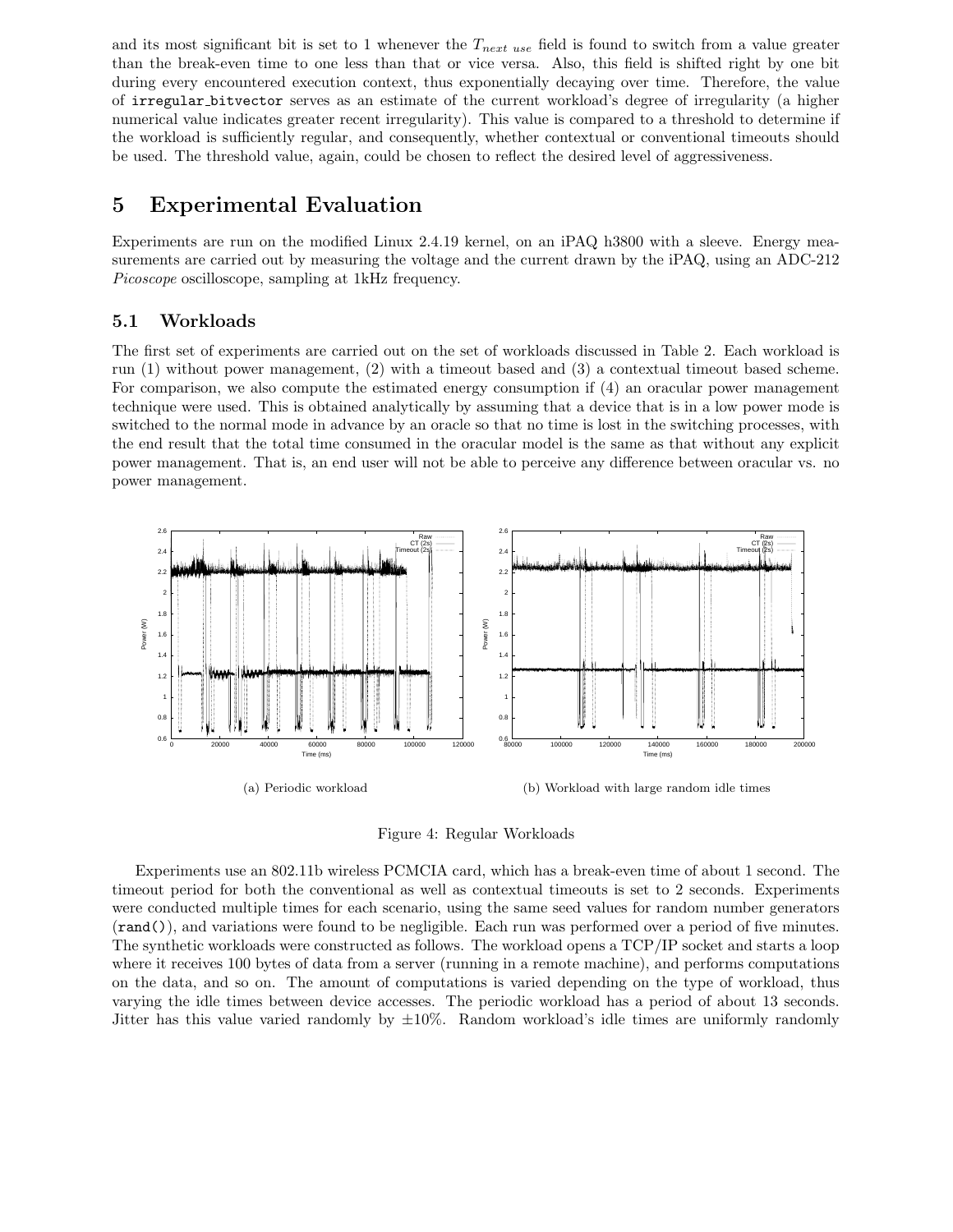

Figure 5: Irregular Workload - Random Idle Times

generated between 0-20 seconds. For bursty workload, the idle times were picked from a HTTP trace [6]. Large random idle times are used for the last scenario. The display of the iPAQ is turned off for these measurements.

Fig. 4 shows the power characteristics for a periodic workload and one with large random idle times. In each graph, the power consumption over time with various schemes (no power management, convextual and conventional timeouts) are shown. In the periodic case, the period between device accesses is about 12 seconds. It can be observed that CT doesn't switch the power mode during the first opportunity – this is because the  $T_{next use}$  value is zero during the initial context. Once this value is estimated, we can observe that in subsequent opportunities it is able to switch power modes immediately. The delay associated with the timeout scheme during each context is also apparent. Similarly, with the next scenario shown, the idle times vary widely, but are always well above the timeout value. In both the cases, we find the timeout scheme to trail the CT scheme in device switches. This is due to the initial power mode switches avoided by CT when it encounters the contexts for the first time, that gives it a head start. However, this difference is not considered in the study for regular workloads, when the execution times for the schemes are compared.

Next, the behavior of the irregular workload (with random idle times) is shown in Fig. 5. CT is shown with a solid line while conventional timeout is shown in dashed line. In this case, CT observes irregularity in the idle times right from the beginning, and hence switches to conventional timeouts immediately. After about 30 seconds, we see CT performing this switch and staying with conventional timeouts (due to high variations in the estimated idle times) throughout. Starting from the 30 second mark, the timeout scheme "lags" behind CT, but except for this lag, the behavior is the same.

The energy consumed and the execution times for the workloads with each of the techniques are summarized in Fig. 6. The normalized energy values shown are the sum of the dynamic energy of the CPU and the energy consumed by the wireless card, scaled such that the said energy consumed is 100 units when no power management is in place. Hence, all values reported are percentage energy values normalized with respect to no power management. Similarly for the execution times. As mentioned before, for the regular cases, the energy and execution times are discounted for the initial "headstart" achieved by CT when it starts to predict the idle times (the numbers for the no power management case were unchanged).

The results indicate that CT matches oracular energy management when workloads are regular. As discussed in Sec. 4, this is the case with the periodic workload and the random workload with large inter-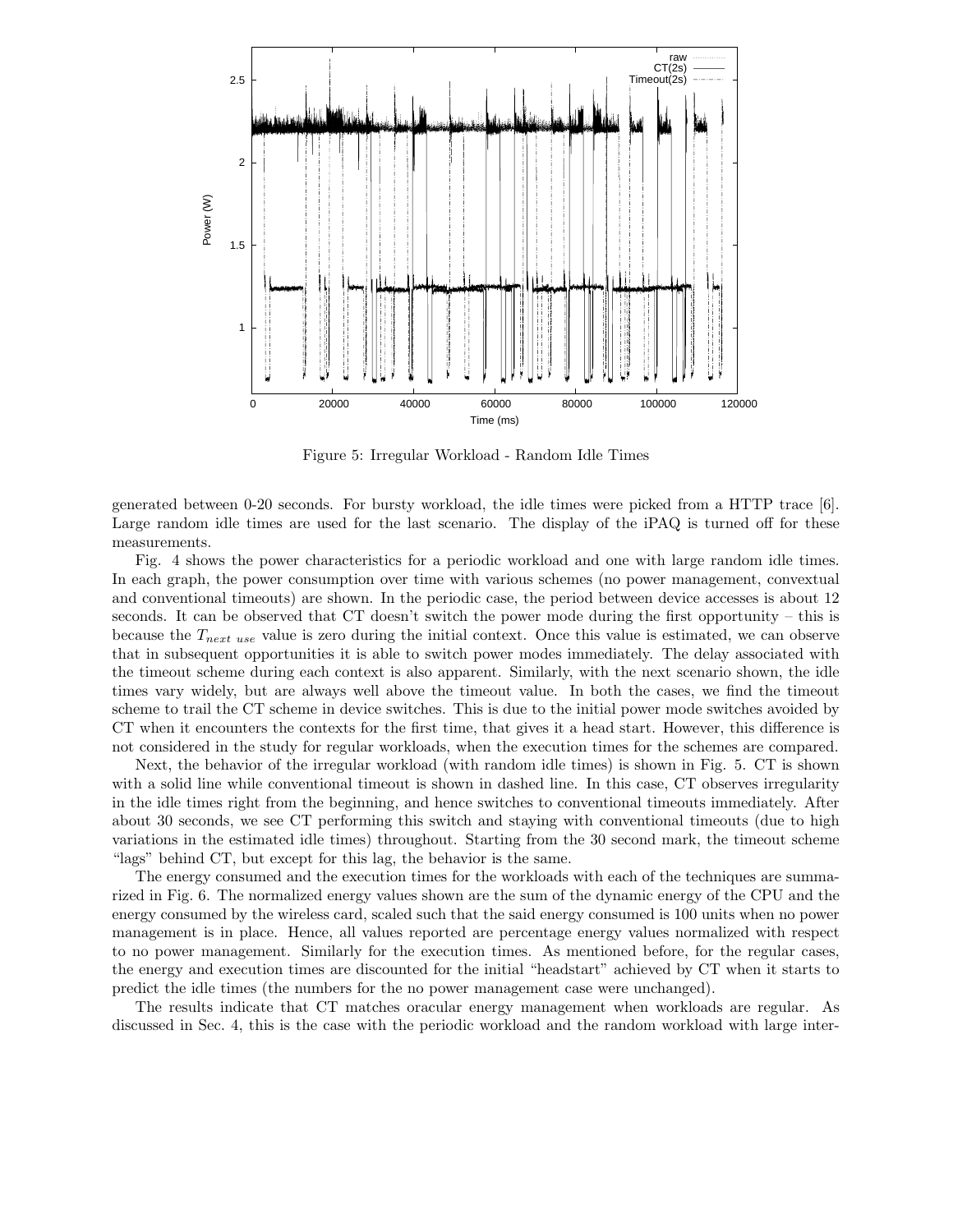

(a) Normalized energy (b) Normalized execution times

Figure 6: Results on Workloads

request intervals. On a periodic workload with jitter, CTs do not match the oracular technique, but still perform better than conventional timeouts (by 13%). In this particular case, the presence of jitter causes the inter-request interval to fluctuate between values that are less than and greater than the break-even time. Note that if the jitter caused the intervals to be consistently larger than or smaller than the break-even time, CTs would be able to match the oracle. On the other hand, with bursty and random workloads, the CT approach fails to find any pattern and so reverts to a conventional timeout based approach (causing a 6% negative difference in energy savings). For the bursty and random workloads, the measurements shown were taken over the first few iterations (i.e., around five minutes of execution time), hence we see a difference in energy consumption between the CT and conventional timeouts. Over time, as CT switches to conventional timeout, this difference will disappear. In these experiments, we are able to match the oracle only because no power is consumed by the devices when they are suspended. If some non-zero power is still consumed in the low-power mode, CTs cannot match the oracle, as the extra execution time will account for a corresponding amount of energy due to this residual power.

The execution times for both of the timeout-based techniques are larger than the default case (worst case 20% with CTs and 30% with timeouts), due to the delays experienced in waking up the device. They are almost the same for both on average, but with the irregular workloads, conventional timeout fares better because of fewer "wrong" switches – i.e., switches made when the idle period is less than the break-even time. As mentioned before, over the long run, this difference too will vanish once CT adapts to conventional timeouts after determining that its predictions turn out wrong.

### 5.2 Applications

The next set of experiments compares contextual timeouts against aggressive or less aggressive timeout mechanisms (realized through small or large timeout values, respectively). Instead of the workloads, we use the actual applications discussed previously in Sec. 4. For this set of experiments, we make use of two devices - a CF-based IDE hard disk [13], connected to the iPAQ sleeve via a CF-to-PCMCIA adaptor, and an 802.11b PCMCIA card [28]. Only the energy consumed by these devices (with the dynamic energy of the CPU) are reported in the results. In addition to the individual applications mentioned in the list, the following combinations are also run:

- MP3 player and WWW browser a regular and an irregular application,
- MP3 player and Scanner two regular applications using the same resource, and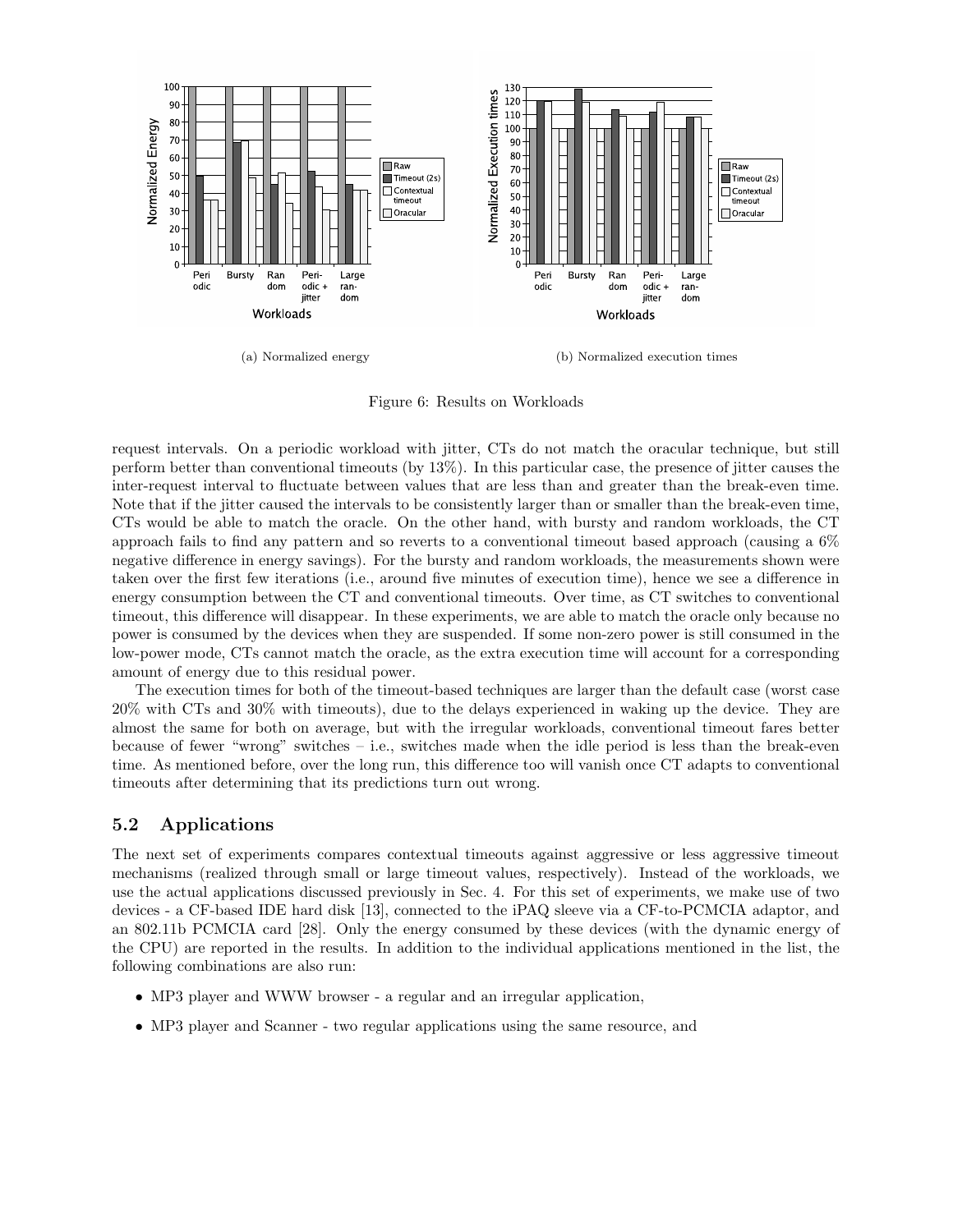• Scanner and JPEG viewer - two applications using different resources.

The contextual timeout and the aggressive timeout each have timeout values set to 2.7 seconds and 11 seconds for the network and disk devices, respectively. In the conservative timeout case, the timeout values are 10 seconds and 15 seconds, respectively. The disk device, an IBM microdrive is found to have a breakeven time of about 10 seconds. The high break-even time is due to effective inbuilt power management in the device. For instance, the drive has a hardware-based APM wherein the disk can be spun down immediately after it completes servicing a request. Oracular power management is not included in these results, since unlike with workloads, the device accesses with applications are complex, and computing the oracular behavior is not as straightforward.



Figure 7: Applications

The behavior of the browser and the MP3 player are shown in Fig. 7. The browser is clearly bursty. As with the random workload, CT switches to conventional timeouts after around 200 seconds, after which the behavior of both are identical. The lost opportunities to timeout thus far, causes a difference in overall energy consumption (Fig.8). One can also observe that the disk is being switched to its low power mode in both the cases fairly early, but remains on throughout the experiment with the default case. The MP3 player follows the periodic workload perfectly, as fixed chunks of the file are read and decoded.

Fig. 8 shows the normalized energy and execution times of these experiments. In all cases except those involving the browser, contextual timeouts perform as good as, or better than, the best of the conventional timeouts. The best case scenario occurs with the scanner application, when the contextual timeout approach saves 50% energy over a conventional timeout scheme, which by itself, accounts for a 50% savings over the base case. Due to the buffering, the scanner application is almost periodic, despite the input following Poisson-distribution. The energy savings in this case are even better than the more periodic mp3 player (74% vs 55%) due to the more frequent accesses to the device with the scanner (the average idle time is 35 sec. with the mp3 player and roughly 10 sec. in the scanner). This translates to more opportunities for the CTs, resulting in better energy savings. Note that in absolute terms energy savings are not "better" due to frequent power mode switches. But since CT saves more energy than timeouts for each switch, the relative energy savings increases. Another effect is the negative energy savings observed with a large timeout value, on the scanner application. Since this value is very close to the observed average idle time for the application, the unnecessary power mode switches cause this phenomenon. The same effect is also observed with the timeout scheme in the jpeg application. In all other cases, the savings are not as significant. In fact, we also observe negative energy savings with CTs in the browser scenario as noted before.

With mixed applications, the combined effects of the different accesses can be observed. In the first two cases of mixed applications, the applications share the same device, whereas with the third case they use different devices. Not surprisingly, the energy savings obtained in the first two cases are worse than that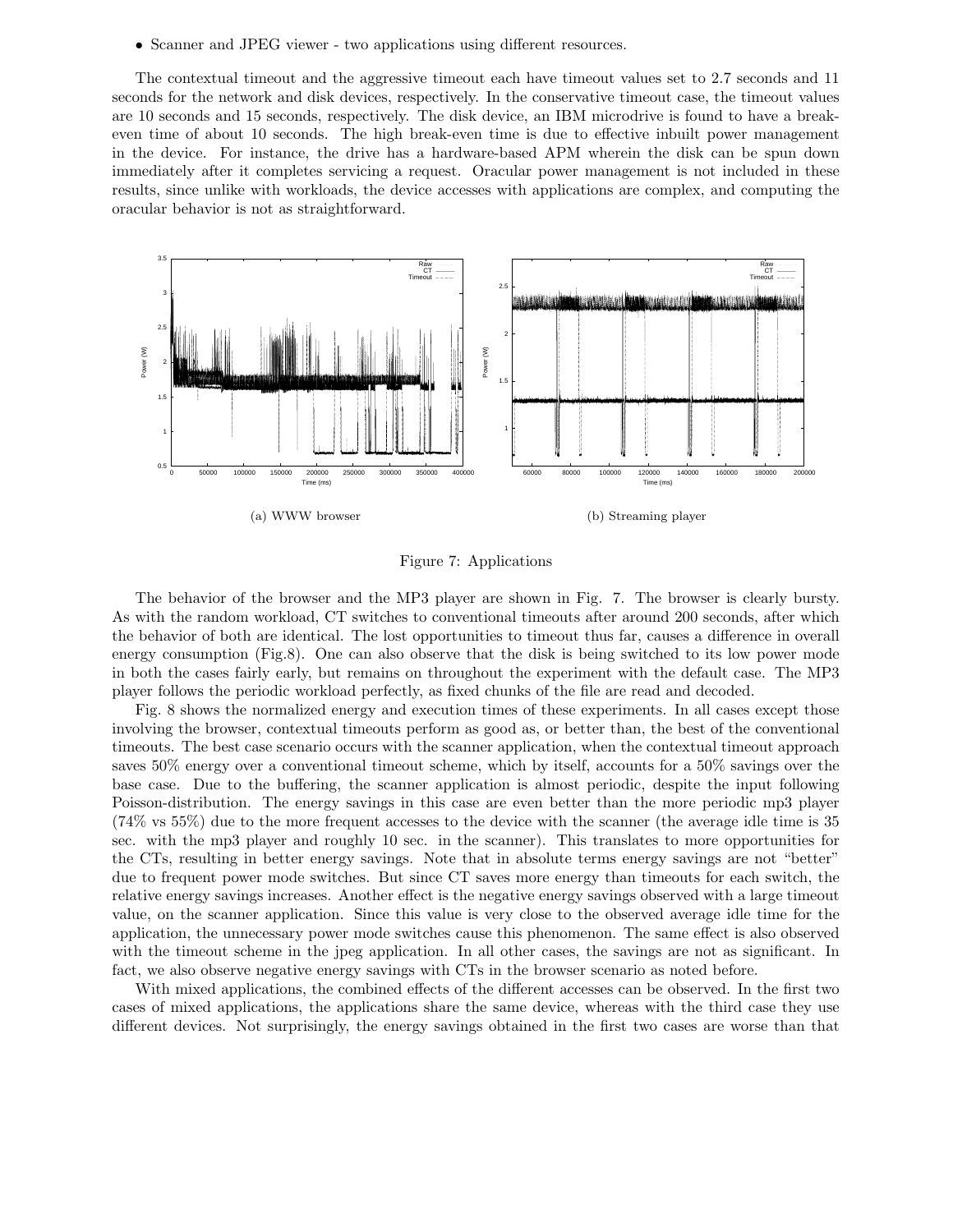

(a) Normalized energy (b) Normalized execution times

Figure 8: Results on Applications

with each of the individual applications themselves (best case savings 11%), because no matter what scheme is used, the time interval between accesses to the device is reduced, thus presenting fewer opportunities to exploit the idle times. Particularly, scanner and mp3 player, which are both regular and have good energy savings individually, show significant drops in energy savings when run together (74% and 55% vs. 11%). When the applications use different devices, as in the last case–viewer and scanner applications, the energy savings is better than the viewer application, but worse than scanner (0% and 74% vs. 24%). Again, this follows intuition, as the viewer contributes little to the overall energy savings, but adds up to the overall energy consumed.

#### 5.3 Overheads

Microbenchmarks indicate that the annotation-based approach takes about  $0.67\mu s$  (the cost of a system call) to obtain the context, whereas with the stack-based approach it is  $5\mu s$ .

Our algorithm is linear over the number of processes  $(p)$  and the number of devices  $(d)$ , and is of complexity  $O(p \cdot d)$ . This computation is performed every time a device-related system call is executed. The resulting overhead of the implementation is negligible. To illustrate, the MP3 player application causes a total overhead of about 10ms due to the algorithm when the device is suspended on 11 occasions. Further, in all experiments, the device I/O variations are found to be much greater than algorithm overhead, so increases in execution times with contextual timeouts are primarily due to device power mode switches. This is also apparent from the fact that in many cases, the execution times of contextual and conventional timeouts are the same.

## 6 Related Work

Software controlled energy management, beyond timeout based schemes [5] is explored in multiple recent efforts (e.g., [3] and [25]). [22] recognizes the high fraction of energy consumed by the network interface in handheld devices and recommends aggressive energy management of devices to offer power savings while minimizing user-visible latency. A currency-based system for managing, accounting for, and distributing energy is discussed in [30].

<sup>2</sup>Measured for a program with 10 stack frames. Note that the cost of the stack-based approach depends on the depth of the call stack, and increases by a few instructions for each stack frame.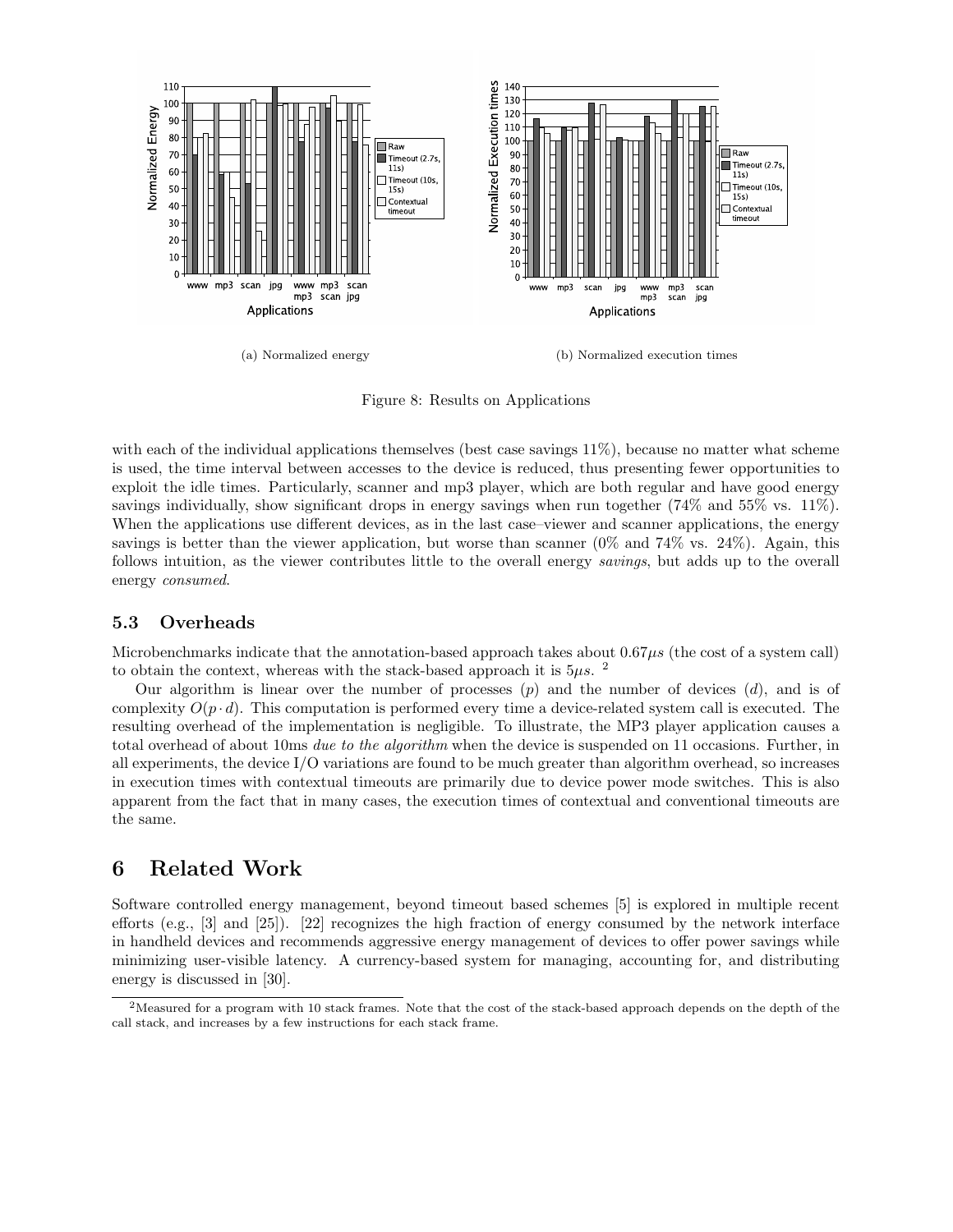Efforts to manage the energy consumption of peripherals have been undertaken both (1) with the involvement of the applications using them, as well as (2) at lower layers and transparent to applications. Examples of (1) include [4], where a profile-based approach is used to study the tradeoff between an application's fidelity (based on the quality of the data), and system power consumption. This is then used, along with the history of the application's behavior, to dynamically adapt according to the desired battery lifetime. A similar approach is used in [14], where the power consumption of an application, for a fixed input and environment, is predicted using its history. In [11], applications inform the operating system about their device usage through a set of API calls, and this information is used to control the power modes of devices. In [1], the operating system exposes to applicatins the power modes of devices. Adaptive applications (i.e., those that can use one device instead of another as needed) can exploit this information for their power-aware device usage. In [27], I/O system calls made by the applications are marked deferred/abortable, so as to allow such calls to be batched together, thus extending low-power idle periods. The main impediment in all these approaches is their reliance on changes to applications' sources. This limits their general utility and additional burdens on programmers. In contrast, our approach does not require programmers to be aware of energy management at all, and it works seamlessly with existing programs.

Efforts in (2) include [2], where service requests reaching a device are modelled as finite-state markov chains and then used to predict future accesses. Similarly, [20] uses renewal theory to model service requests to a wireless LAN device, assuming a pareto distribution of user input. Since these schemes are oblivious to the context of the executing application, their predictability is limited by the accuracy of the models used. In CTs, the context is obtained at the application level itself.

Our approach relies on predictions to passively manage peripherals (i.e., without causing any changes to the other parts of the system). There have been many efforts where subparts of the system are actively managed for reduced energy. In [9] and [10], power management of an 802.11 wireless device is carried out by redesigning the communication protocol between the device and the access point. [27] actively batches device service requests to increase low power idle periods. In [7], the compiler is responsible for transforming the application so as to batch requests, whereas this is accomplished by modifying the operating system's scheduling policy in [15]. In [23], a predetermined task schedule in a real-time task is used to generate an energy-efficient schedule for the I/O devices such that task deadlines are not missed. CTs are independent of and makes no assumptions about the schedule used, but are unsuitable for hard real-time systems. [21] and [8] propose using support ASICs and other VLSI design techniques to manage system peripherals so that the main processor can be switched to a low power mode during idle periods. The latter uses EWMA to estimate CPU idle times. A problem discussed therein is how to deal with a short idle period following a long one, that is, how to deal with an overestimation of the idle period. The problem is solved by saturating the estimated idle-time using a saturation constant. In contrast, in this paper, frequent mispredictions are assumed to be caused by irregular applications. Irregularity is addressed by reverting to conventional timeouts as necessary.

### 7 Conclusions and Future Work

This paper introduces the notion of contextual timeouts (CTs) for aggressive energy savings in the peripherals of handheld devices. An implementation of CTs addresses both application workloads well-suited to the CT approach and workloads better addressed with conventional timeout techniques. Experimental evaluations utilize a range of workloads representing typical usages of handheld or portable devices. With these workloads, CT is compared against both an established energy savings technique and the ideal case of an oracular technique. Evaluations also utilize actual workloads of real world application, again demonstrating the utility of the CT approach to peripheral power management.

Not addressed by our research is the user-driven management of display subsystems on handheld devices, since such management must take into account user behaviors and desires. A representative UI-based approach of value here is described in [31]. Further, beyond power savings, there are additional effects of frequent power mode transitions in devices, such as device lifetime or longevity. Such reliability issues are an interesting topic for future studies.

Two key steps remain to be undertaken in our future work. The first is to generalize CT's mixed compiler- and system-based approach to reducing the power consumption and managing MANET (Mobile Area NETwork) systems. That is, we wish to extend the per-platform solutions presented in this paper to the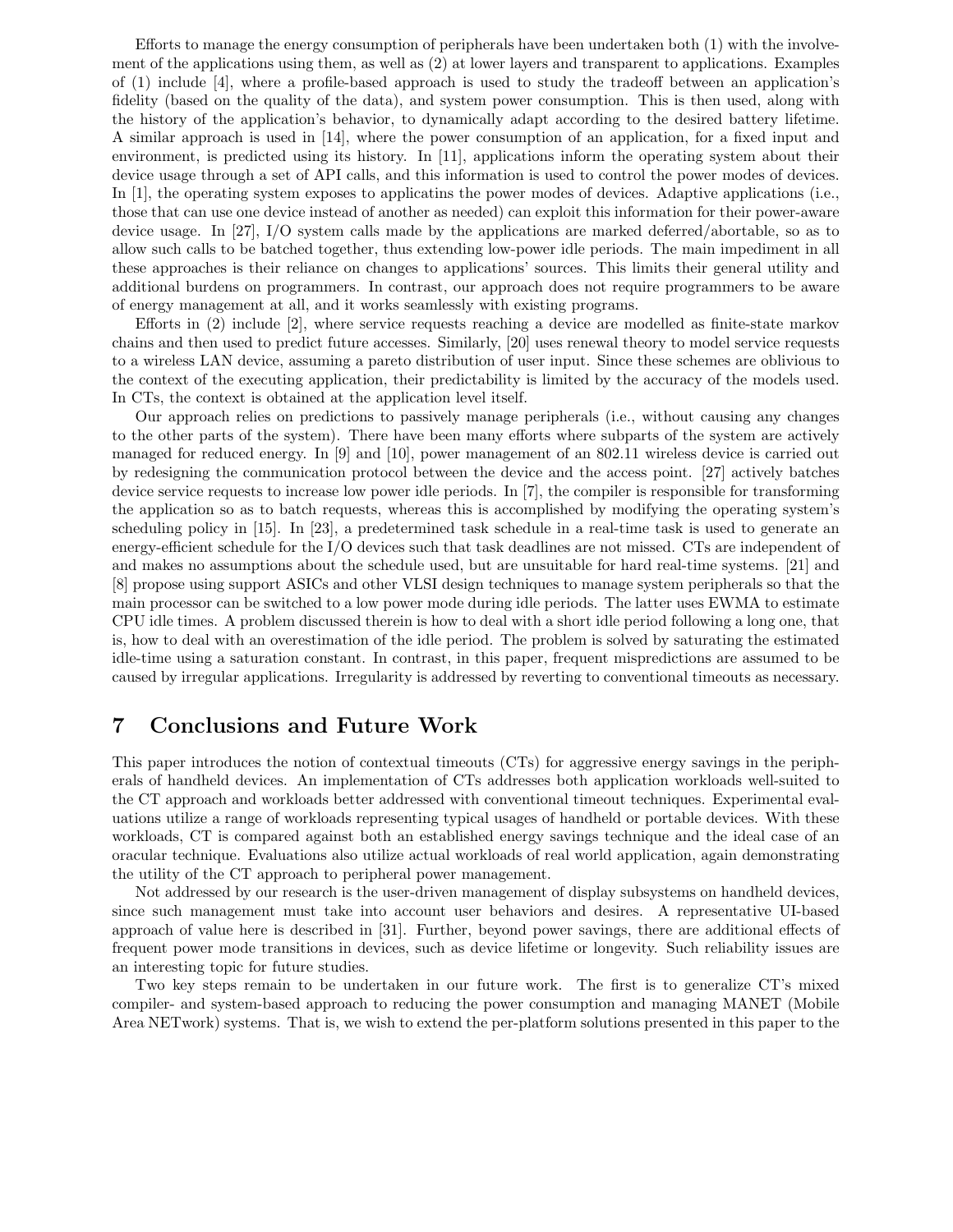distributed and mobile systems domain. The concrete scenarios studied in our group are from the robotics domain, considering emergency rescue scenarios with distributed sensors and autonomous robots [17]. The second step involves combining CT with an orthogonal DVS/DFS technique to achieve a system-wide overall energy management service. Toward this end, we have already successfully integrated CTs with the device windows approach for aggressive device management described in [16].

## References

- [1] Manish Anand, Edmund Nightingale, and Jason Flinn. Ghosts in the machine: interfaces for better power management. In Proceedings of the 2nd international conference on Mobile systems, applications, and services, 2004.
- [2] E. Chung, L. Benini, A. Bogliolo, Y. Lu, and G. De Micheli. Dynamic power management for nonstationary service requests. IEEE Transactions on Computers, 51(11):1345-1361, 2002.
- [3] Carla Ellis. The case for higher-level power management. In HOTOS-7, 1999.
- [4] Jason Flinn and M. Satyanarayanan. Managing battery lifetime with energy-aware adaptation. ACM Transactions on Computer Systems, 22(2):137–179, 2004.
- [5] Richard Golding, Peter Bosch, and John Wilkes. Idleness is not sloth. Technical report, HP Labs, 1996.
- [6] Steven D. Gribble. Uc berkeley home ip http traces, 1997. http://www.acm.org/sigcomm/ITA/.
- [7] T. Heath, E. Pinheiro, J. Hom, U. Kremer, and R. Bianchini. Code transformations for energy-efficient device management. IEEE Transactions on Computers, 53(8):974–987, 2004.
- [8] Chi-Hong Hwang and Allen Wu. A predictive system shutdown method for energy saving of event-driven computation. ACM TODAES, 5(2):226–241, 2000.
- [9] Robin Kravets and P. Krishnan. Application-driven power management for mobile communication. Wireless Networks, 6(4), 2000.
- [10] Robin Kravets, Karsten Schwan, and Ken Calvert. Power-aware communication for mobile computers. In Proceedings of MoMuC-6, 1999.
- [11] Yung-Hsiang Lu, Luca Benini, and Giovanni De Micheli. Power-aware operating systems for interactive systems. IEEE Transactions on VLSI Systems, 10(2):119–134, 2002.
- [12] Giovanni De Micheli and Luca Benini. System level power optimization: techniques and tools. ACM Trans. Design Automation of Electronic Systems, 5(2):115–192, 2000.
- [13] Ibm microdrive. http://www.hitachigst.com/tech/techlib.nsf/products/Microdrive 1GB.
- [14] Dhushyanth Narayanan, Jason Flinn, and M. Satyanarayanan. Using history to improve mobile application adaptation. In Proceedings of WMCSA-3, 2000.
- [15] Ripal Nathuji and Karsten Schwan. Reducing system level power consumption for mobile and embedded platforms. In Proceedings of ARCS, 2005.
- [16] Ripal Nathuji, Balasubramanian Seshasayee, and Karsten Schwan. Combining compiler and operating system support for energy efficient i/o on embedded platforms. In Proceedings of SCOPES, 2005.
- [17] Keith O'Hara and Tucker Balch. Distributed path planning for robots in dynamic environments using a pervasive embedded network. In AAMAS, 2004.
- [18] Vern Paxson and Sally Floyd. Wide-area traffic: The failure of poisson modeling. ACM SIGCOMM, 24(4):257–268, 1994.